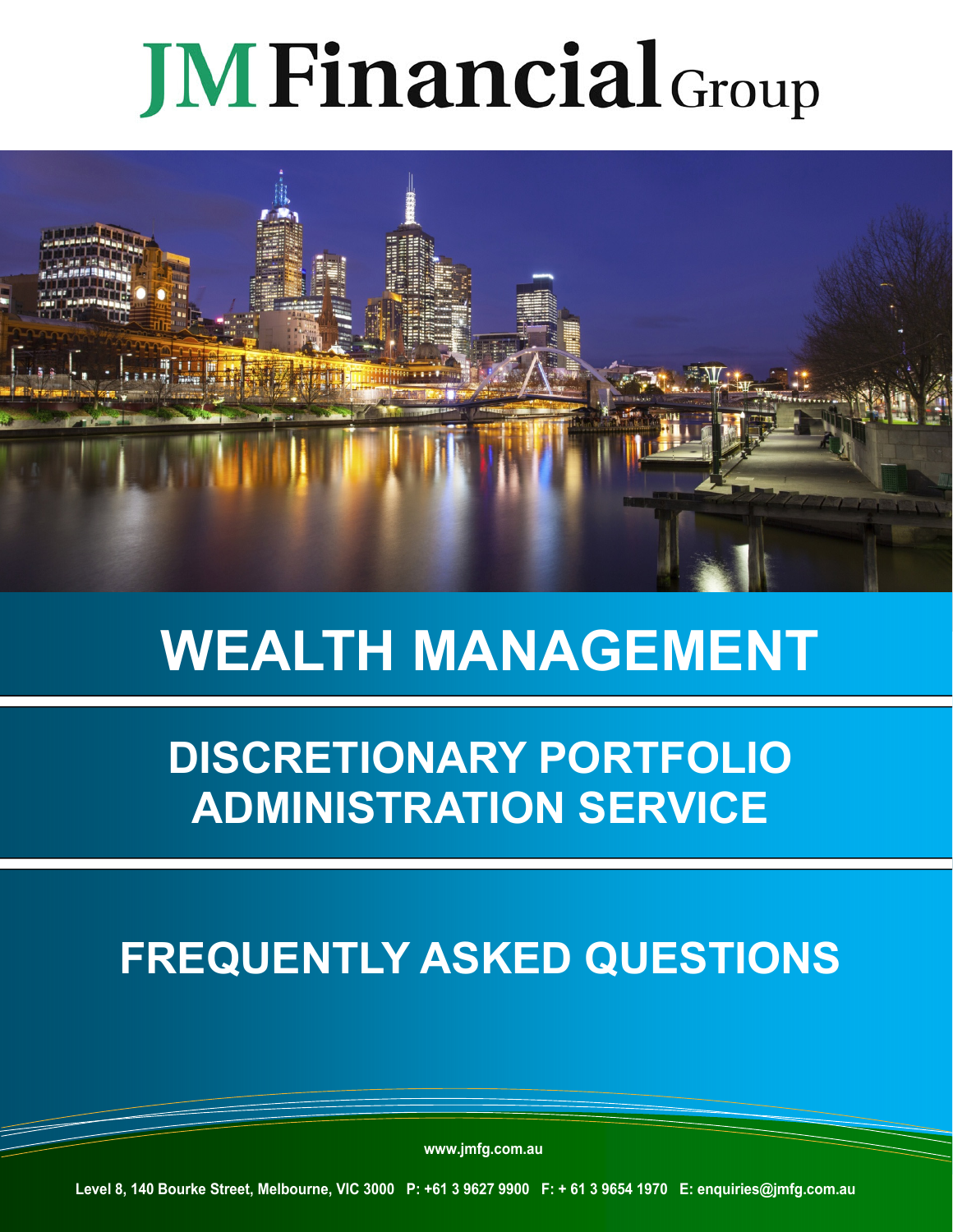#### **What is the Discretionary Portfolio Administration Service?**

The Discretionary Portfolio Administration Service (DPAS) is a wealth management service offered by JM Financial Group Limited ACN 007 364 132 (AFSL 238397) to wholesale and retail clients.

The DPAS provides clients with a tailored managed portfolio reflecting their financial goals, lifestyle choices and tolerance for risk. Under the authority given to it by the DPAS agreement, JM Financial Group Limited manages your portfolio and makes investment decisions on your behalf within agreed investment parameters.

In addition to constructing and managing your portfolio, the DPAS undertakes all ongoing administrative and reporting functions for you, including dividend payments, corporate actions and tax accounting.

The DPAS includes a full performance reporting function and formal reports are sent to you quarterly and annually as well as being available online at all times.

#### **How is the DPAS structured?**

JM Financial Group Limited is the operator of the DPAS and is responsible for constructing and managing your portfolio.

JM Financial Group Limited has appointed an independent external custodian, Sandhurst Trustees Limited. Sandhurst Trustees is responsible for the safe custody of your shareholdings and cash in your DPAS account. Sandhurst Trustees is legally obliged to act in accordance with the instructions of JM Financial Group Limited, including the transfer of assets back to you or your nominee upon request.

#### **Who is Sandhurst Trustees?**

Sandhurst Trustees is the custodian for the DPAS accounts. It is licensed by ASIC (AFSL 237906) to, amongst other things, act as a custodian. Sandhurst Trustees is a wholly owned subsidiary of Bendigo Bank Limited (AFSL 237879).

JM Financial Group Limited has been using Sandhurst Trustees as a custodian for clients' funds since 2006.

#### **Why are my shares held in Sandhurst Trustees' name?**

Under financial services laws, an entity which holds the legal title to a client's assets must meet certain minimum financial requirements. This includes a minimum level of net tangible assets of \$10 million together with certain mandatory insurance requirements.

In order to ensure these minimum financial requirements are met in relation to the DPAS, JM Financial Group Limited has entered into a custody agreement with Sandhurst Trustees. Under this custody agreement, Sandhurst Trustees will hold the legal title to any shares acquired or held through the DPAS.

While Sandhurst Trustees holds legal title, the beneficial interest in the shares remains with you. This arrangement means that JM Financial Group Limited holds records for all individual clients and is able to produce client reports on request at any time, but does not hold the legal title to the shares. This arrangement is also designed to ensure the integrity of individual client assets held in the DPAS.

Another benefit of having a custodian is relative anonymity on the share register. Only Sandhurst Trustees' name appears on a company's share register.

#### **Can Sandhurst Trustees deal with my shares without my consent?**

No. As Sandhurst Trustees is a 'bare trustee', it cannot sell your shares unless you or your authorised Investment Adviser instructs JM Financial Group Limited to do so.

Under the arrangement with Sandhurst Trustees, all assets of clients held by Sandhurst Trustees through the DPAS must be held separately from any other assets held by Sandhurst Trustees.

#### **Who can join the DPAS?**

Anyone who is an Australian resident over 18 years of age can apply to join the DPAS provided that they are able to provide a minimum initial contribution of A\$500,000. Companies, partnerships, trustees and executors can also apply to join the DPAS if they are able to satisfy the initial contribution requirement.